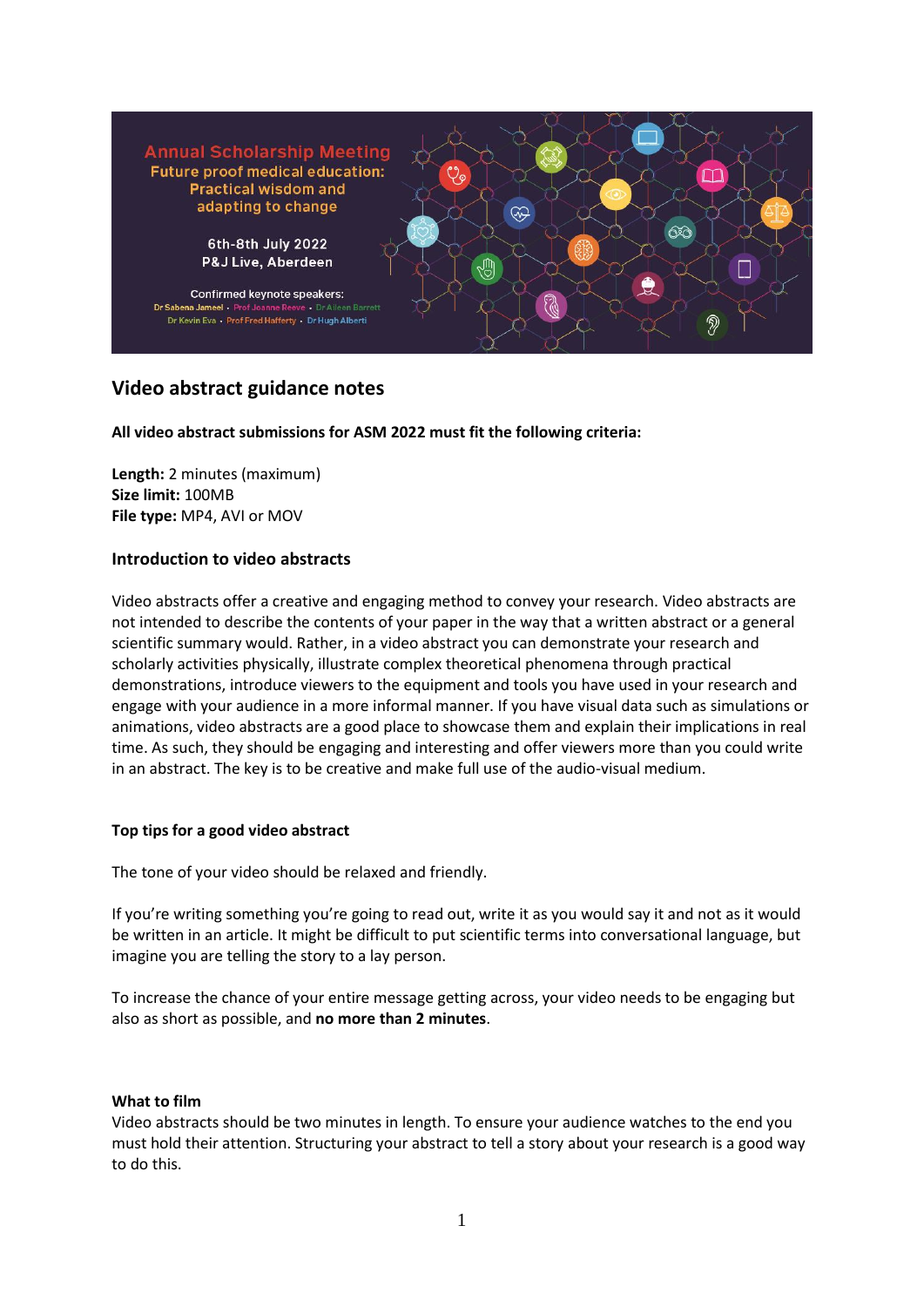## **Be creative**

ASME welcomes creativity and you can include practical demonstrations, animations, interviews and anything else you can think of. Alternatively, you can keep the structure very simple but always try to engage with your audience.

You can have one or multiple presenters and film group discussions.

Within reason, you can film at any location you like. Please ensure you obtain permission beforehand.

## **Before you begin**

Many research institutions have a press department that may be able to offer assistance. They may be able to lend cameras and microphone equipment and may even be able to edit your video footage. Be sure to contact your university press officer for more advice *before* you start filming to see how they can help you.

## **Record with a smartphone or a tablet**

## **A few tips:**

- Put the smartphone on horizontal position so it records in the landscape mode (widescreen);
- Check the camera is in Video Mode;
- Use a Hand-Grip or Tripod Mount keep the image steady at all times and the phone has to be placed at eye level;
- Lock Exposure and Focus by tapping on the screen to select what you want to focus and then tap and hold until you see the AF… /Lock (meaning your settings are saved). You can even create some depth of filed by sitting far away from your background and focusing on you/top of your chair if you're recording on your own;
- Record in Airplane mode so you're not interrupted;
- The grid format of most of the phones will help you to compose your image correctly (Settings – Photos and Camera – Grid ON);

#### **Audio-visual quality**

Whether your video abstract contains lots of edited footage or a very simple single shot, audio-visual quality is essential to ensure your audience gets the most out of your efforts. If it is difficult to follow because of poor visual or sound quality it will not be watched.

#### *Tips for improving visual quality*

#### **Lighting**

*Do:* Try to ensure that you have as much light as possible when filming your video. Natural light gives better results and filming your piece to camera outside is a good way of ensuring even lighting conditions. Sometimes your own office or laboratory can be the best place to discuss your research. If you are sitting in your office ensure the lighting is adequate. Try to use multiple light sources to avoid creating too much contrast.

*Don't*: Sit directly in front of a window or any other light sources.

#### **Vibration**

*Do:* Try to reduce vibration to a minimum by using a tripod or use a camcorder with a stabilizer. This will make the overall quality of the video look better after compression.

*Don't*: Attempt to film while walking and don't zoom in and out too often.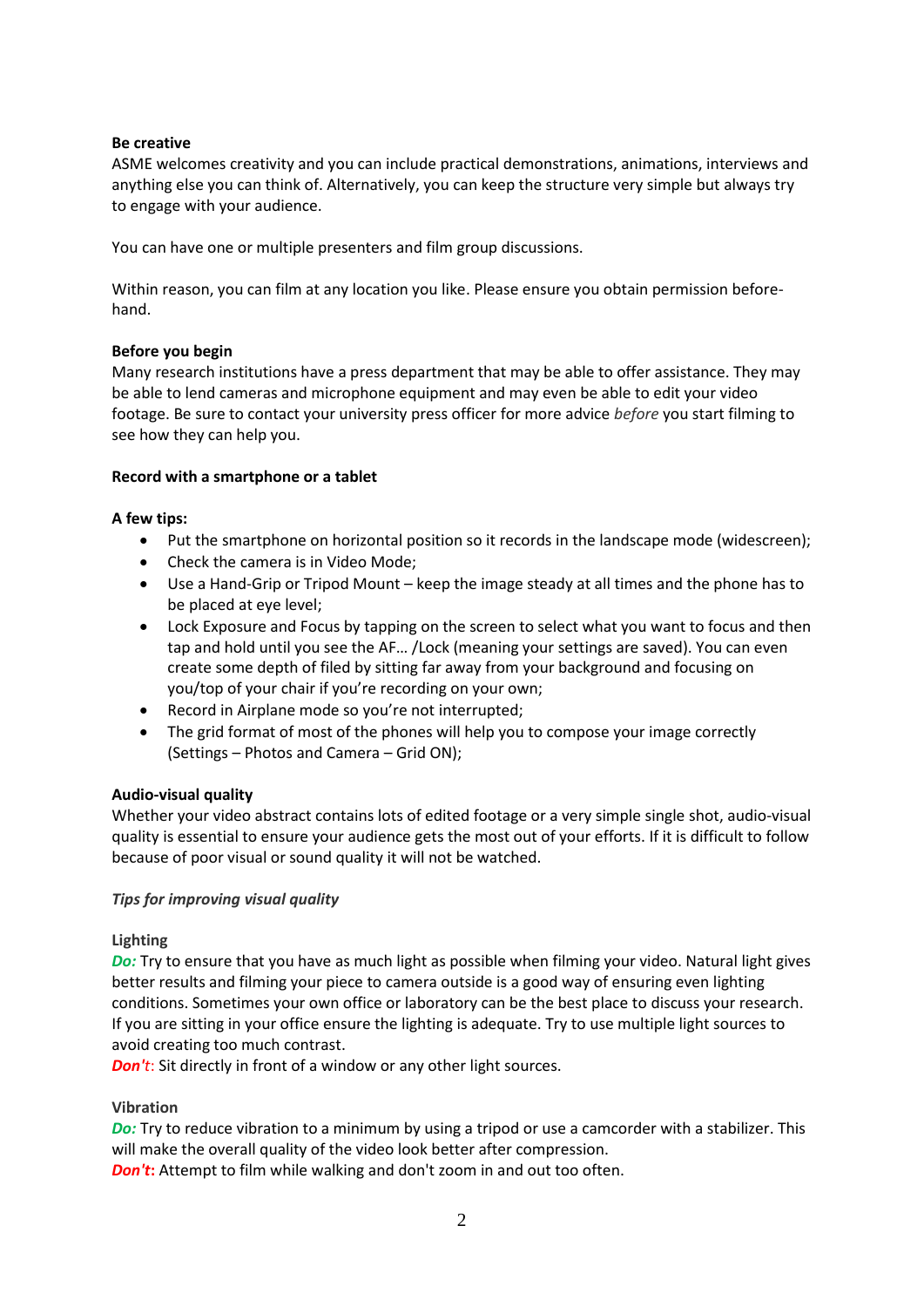#### **Background**

*Do:* Ensure the background behind the presenter in your video is suitable if they are performing a piece to camera.

*Do:* The simpler the background, the better it will look on a computer screen.

*Don't:* Use blank walls, empty whiteboards or blackboards as a backdrop. Stationary backdrops are better for compression but coloured backgrounds, posters or the bookshelf in your office might be better, more interesting alternatives.

## *Getting a good shot*

*Do:* In case you decide to talk to the camera, be sure to keep your eyes on the lens throughout the video. In this set up you can place the subject at the centre, or to the left or right of the frame, in order to use the space

*Don't*: Have too wide a shot, this puts too much information around the subject and we lose focus on the subject and their message; also don't put your subject too close to the background *Don't*: Have the subject look down by placing the camera below their eye level *Don't:* Chop off the subject's head

#### **Animations**

*Do:* Incorporate data, animations or simulations into your video to further illustrate your work and engage your audience.

*Don't*: Display animations by filming them on a computer screen or a wall projection while you present to camera. This method makes animations very difficult for viewers to discern. If you want to use presentation slides, there are many ways you can convert them into online Flash movies.

#### *Audio quality*

#### **Noise**

*Do:* Ensure that background noise is kept to a minimum if you film in your lab: loud extractor fans/motors etc. will reduce the sound quality and will be very difficult to edit out *Don't*: Film next to busy roads or in high wind if you film outside

## *Extra hints and tips*

There are lots of great resources online to help you make the best of your footage

Don't forget that you may already have movie editing software on your computer and there are numerous websites that offer advice on how to make the most of these resources.

We have provided a few links to other useful sites below. (Note that these links lead to resources located on servers maintained by third parties over which ASME has no control. ASME accepts no responsibility or liability for any such resources. The intellectual property rights in such material are owned by third parties and may be subject to other terms of use and/or privacy policies)

#### [Microsoft:](https://support.microsoft.com/en-us/windows/create-films-with-video-editor-94e651f8-a5be-ae03-3c50-e49f013d47f6) Video Editor

#### Apple: [iMovie](http://www.apple.com/ilife/imovie/)